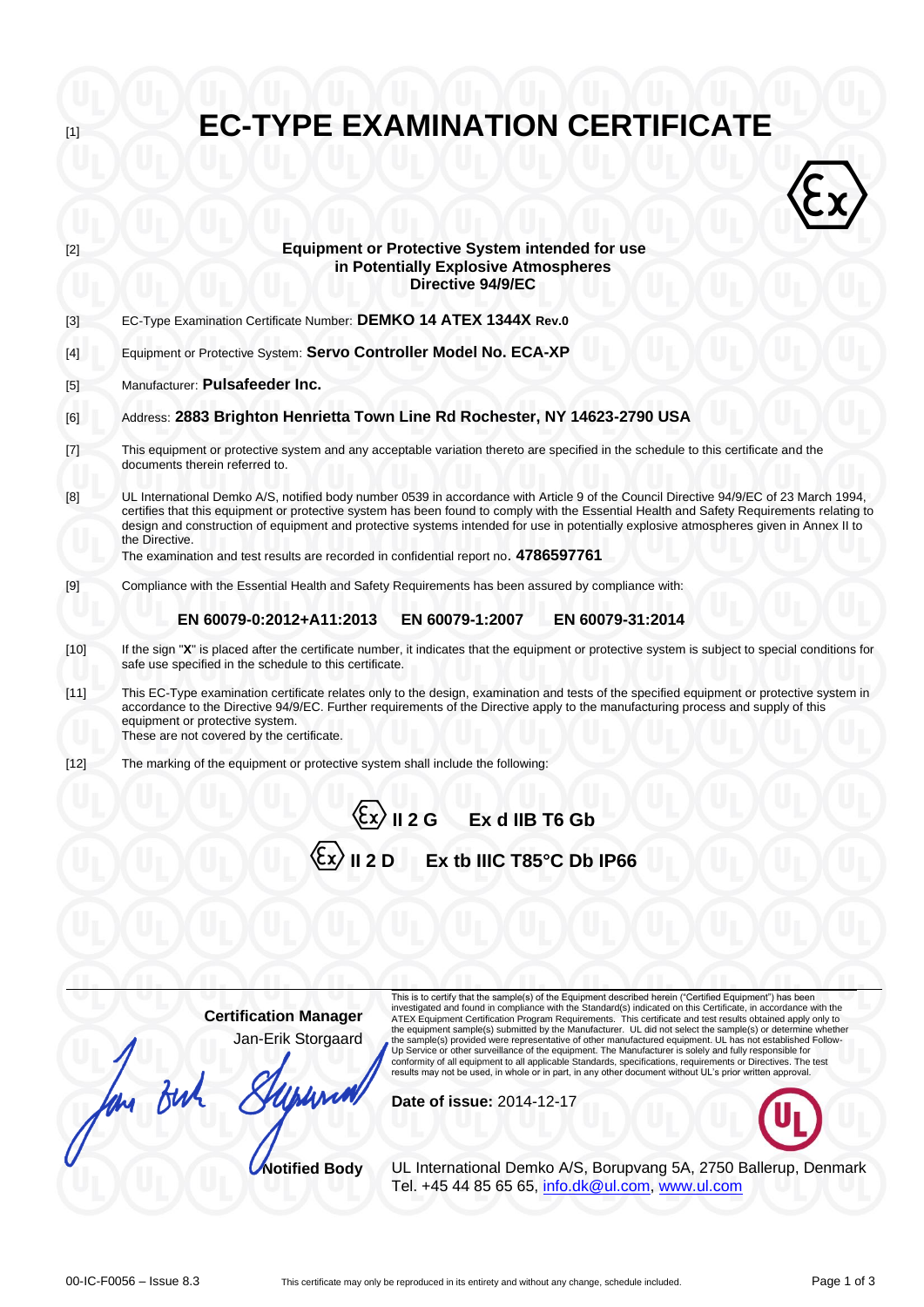# [13] **Schedule** [14] **EC-TYPE EXAMINATION CERTIFICATE No. DEMKO 14 ATEX 1344X Rev. 0**

**Report: 4786597761**

## [15] Description of Equipment or protective system

**The ECA-XP** is an electromechanical servo controller intended to adjust flow in a process media by controlling stroke length in a pump. It is intended to be programmed and controlled through the ECA-XP controller, and mounted to a suitable user supplied pump.

The ambient temperature range is -20  $\degree$ C to +40  $\degree$ C.

The marked temperature code is T6.

Electrical data: 115 VAC, 10A, 50/60 Hz 230 VAC, 5A, 50/60 Hz

#### Installation instructions

All enclosure entries must have a seal within 50 mm of the enclosure.

The enclosure must not be opened while energized.

Mounting instructions Refer to "Instructions".

#### Routine tests

Routine tests according to EN 60079-1 cl. 15.1.3.1 are not required, as the enclosure has been successfully tested at four times the reference pressure.

## [16] Report No.

Project Report No.: 4786597761(Hazardous Location Testing)

#### Documents:

| <b>Description:</b>                                        | <b>Drawing No.:</b> | Rev. Level: | Date:      |
|------------------------------------------------------------|---------------------|-------------|------------|
| ECA-XP Encl N7 (1 of 2)                                    | NP91HXX_UX_001      | H           | 2014-05-19 |
| NP91HXX_UX-XXXX Construction Notes and Details (2 of<br>2) | NP91HXX_UX_002      | H           | 2014-11-18 |
| Cover, Bot XPN7 (1 of 2)                                   | NP250016 X01        | AA          | 2014-11-18 |
| Cover, Bot XPN7 (2 of 2)                                   | NP250016_002        | AA          | 2014-11-18 |
| Cover, Top XPN7 (1 of 3)                                   | NP250017_X01        | Z           | 2014-11-06 |
| Cover, Top XPN7 (2 of 3)                                   | NP250017_002        | Ζ           | 2014-11-06 |
| Cover, Top XPN7 (3 of 3)                                   | NP250017 003        | Z           | 2014-11-18 |
| Bearing, Bot Enclsr                                        | NP400011 001        | E           | 2014-11-18 |
| Seal, Oil 14 x 24 x 6                                      | NP450011_001        | H           | 2014-11-18 |
| Shaft, Drv Cplg                                            | NP410007 001        | E           | 2014-05-29 |
| Com Parts, 16:1 Geartrain                                  | NP060014_001        |             | 2007-09-25 |
| Motor Assy                                                 | NP500500_001        | J           | 2007-09-26 |
| Label, Model w/Logo EUR ECA-XP                             | NP550081_001        | L           | 2014-11-18 |
| Installation, Operation & Maintenance Instruction          | IOM-ECA NEMA7       | Н           | 2014-12-05 |